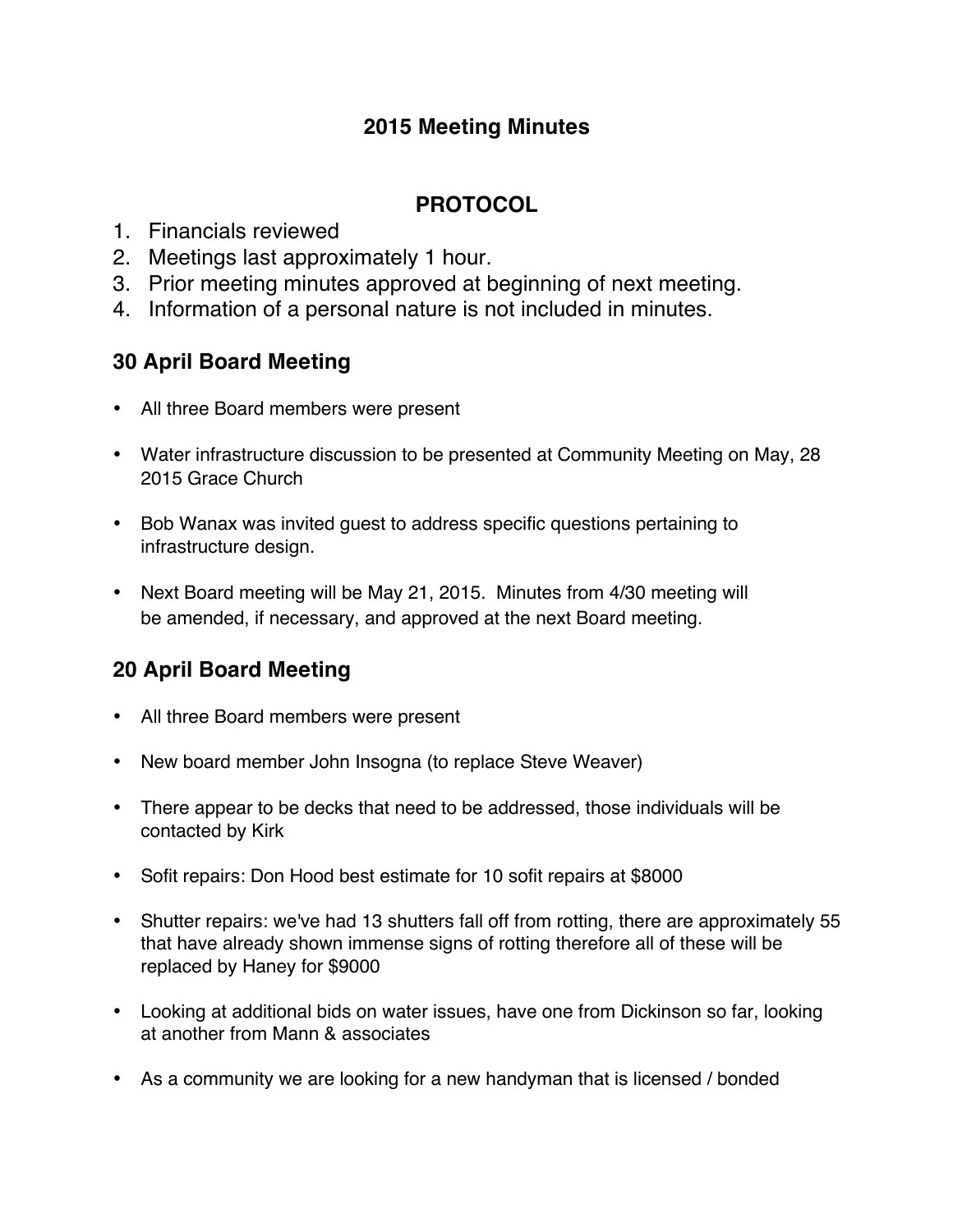- Looking for an electrician to reposition PC for lighting
- A silver Lexus has been noted to be in the front gazebo parking on a regular bases, they will be left a reminder

### **31 March Board Meeting**

- All three Board members were present
- Kirk Aspegren, present
- Reserves are refilling with special assessments: approximately 88% up to date
- Need application for leasing permit from 1 unit, we are not currently at max for leasing
- 2015 budget approved to \$350
- Roof leaks / soffit: concerns sent to Decatur roofing, bids will be submitted to HOA, potential to use them for shutter hanging as well
- Arbor guard tree care project complete for spring tree treatment
- Parking issue at front, letter to be left on car
- Shutter replacement: millworks contacted for shutter's, need 13 currently
- Plumber: considering new one Dickinson plumbing for future issues, company would be able to provide comprehensive plumbing replacement
- Change of HOA board:
- Steve Kilgore / Steve Weaver switch of positions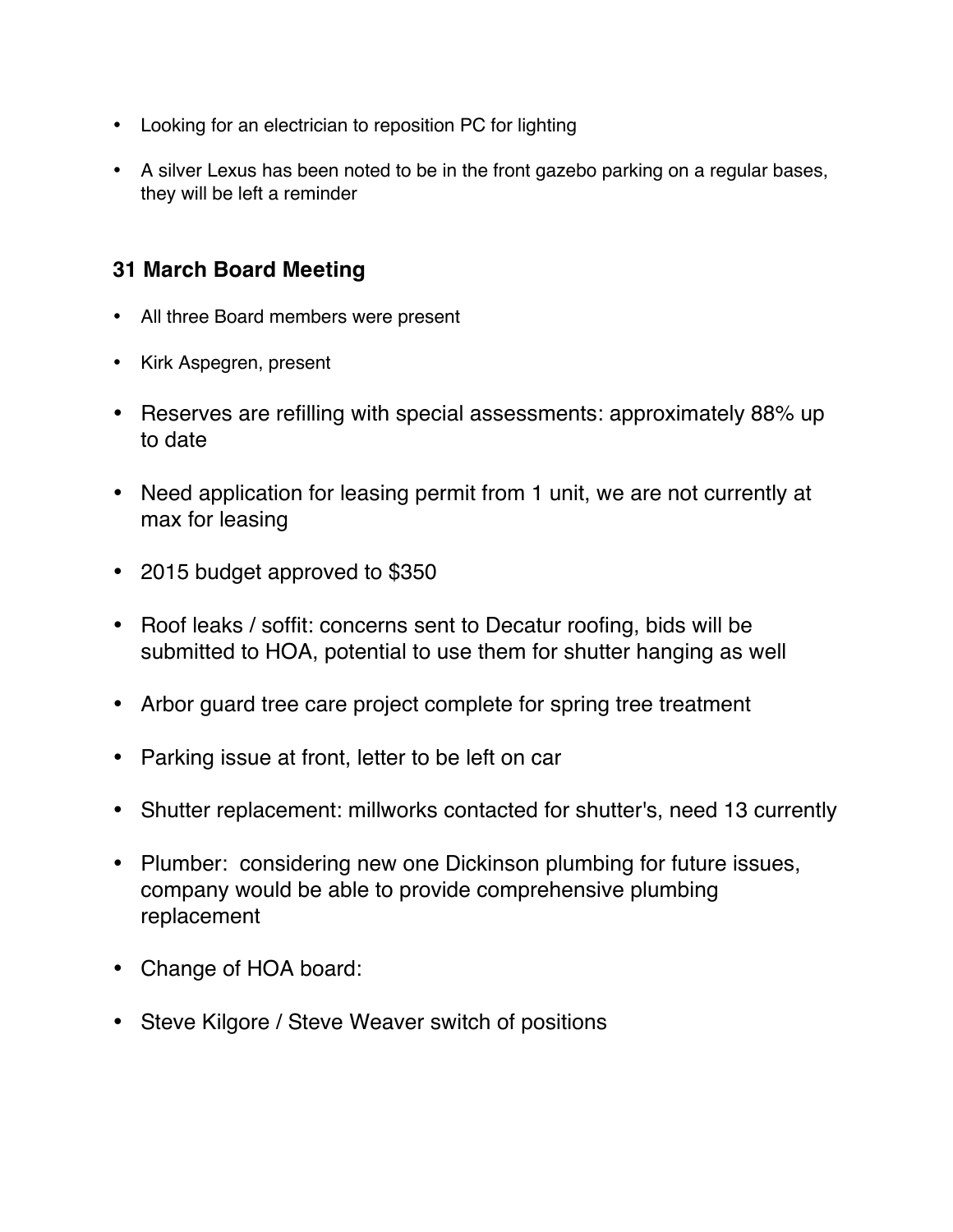• Approved for landscape committee: mulch, pine straw,aeration, sanding fertilizer, flowers in front entrance and gazebo area (holding off on additional flowers for now)

### **15 January Board Meeting**

- All three Board members were present
- Kirk Aspegren, present
- Accounting: reserves will be refilled by special assessment of \$1000, this is catching HOA up from previous boards
- Sentry roofing repairs 3 units, priced out for new contractor for less than standard handyman we typically use (no affiliation to management company)
- Leases: no new applications
- Receivables: current, Special assessment will be assessed all owners for \$1000, letter will go out to homeowners by end of January
- 2015 budget: increase to \$350
- Roof leaks: sentry roofing none current (no affiliation to management company)
- Arbor guard: 2015 tree care, 2 proposals approved
- Repairs will be paid by maintanence repairs and not reserves.
- Kirk will respond to Bob Wanex with costs for repairs done
- Garbage: looking into new contract, Steve Kilgore pricing out new companies for neighborhood